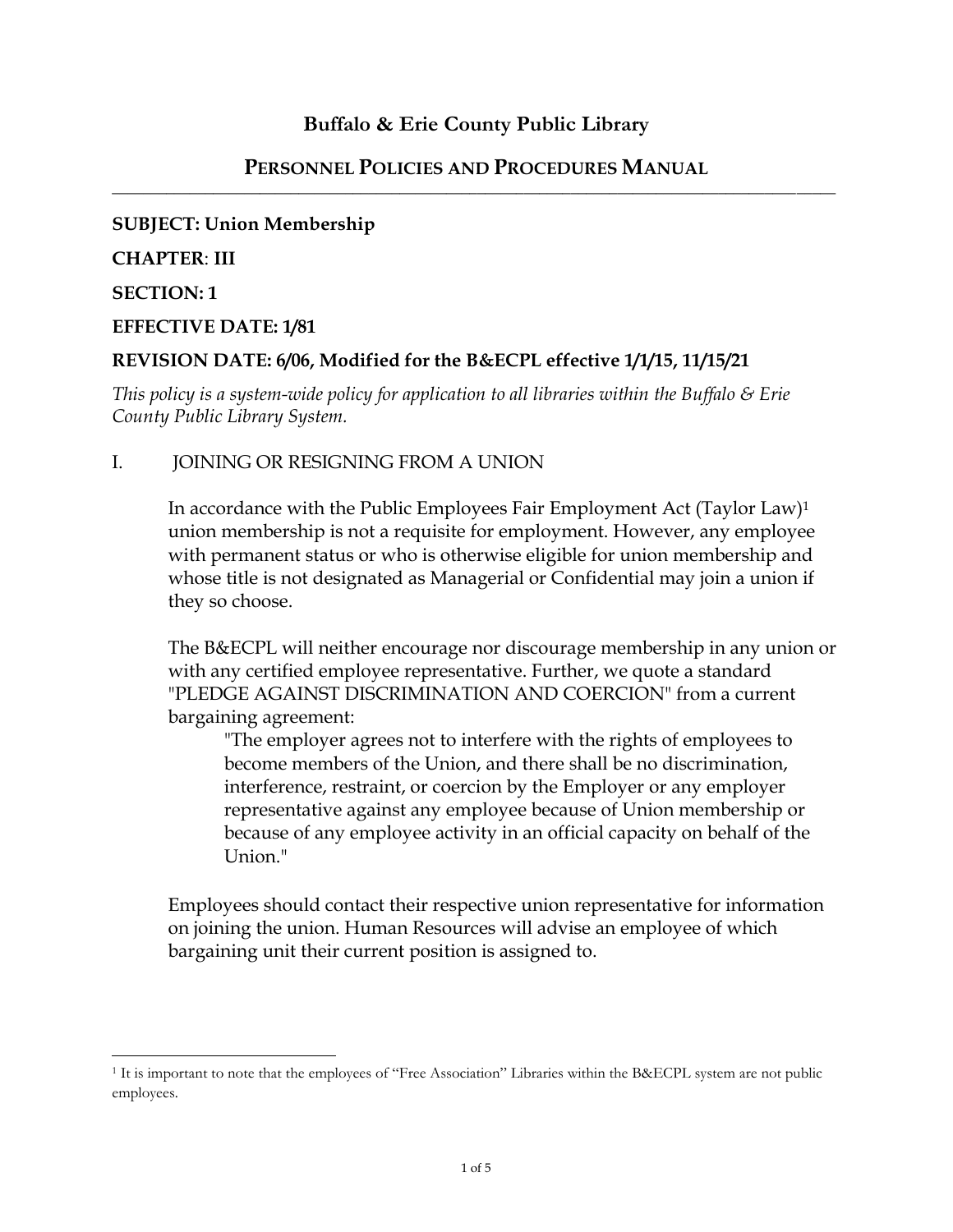## II. UNION DUES

# A. Union Dues

- 1. In accordance with all bargaining agreements, the B&ECPL is required to deduct union dues from the pay of each employee who signs a membership dues check off authorization card.
- 2. The B&ECPL will forward all amounts so deducted to the appropriate bargaining agents, together with a list of the names of the persons from whose pay deductions have been made and the deductions from each.

## B. Deductions

- 1. Payroll deductions are made for those employees who have signed and submitted a membership dues check off authorization card. Union membership also confers union voting privileges.
- 2. The union shall certify in writing to the B&ECPL the current rate of membership dues and shall give the employer thirty (30) days notice prior to the effective date of any change.

### III. TIME OFF FOR UNION BUSINESS

# A. Union Business

It is the policy of the B&ECPL that no union activity is to occur during work hours except as specifically provided for in the respective collective bargaining agreements. Examples of forbidden work time union activity without prior employer approval include, but are not limited to, the following:

- 1. Discussing union meetings or activities during work hours.
- 2. Union officials using work time to campaign for union offices.
- 3. Using B&ECPL equipment or vehicles for union purposes.

### B. Guidelines

- 1. This general policy will be applicable to all unions either currently certified or any union challenging a recognized union.
- 2. Employees who willfully disregard this policy may be subject to disciplinary action.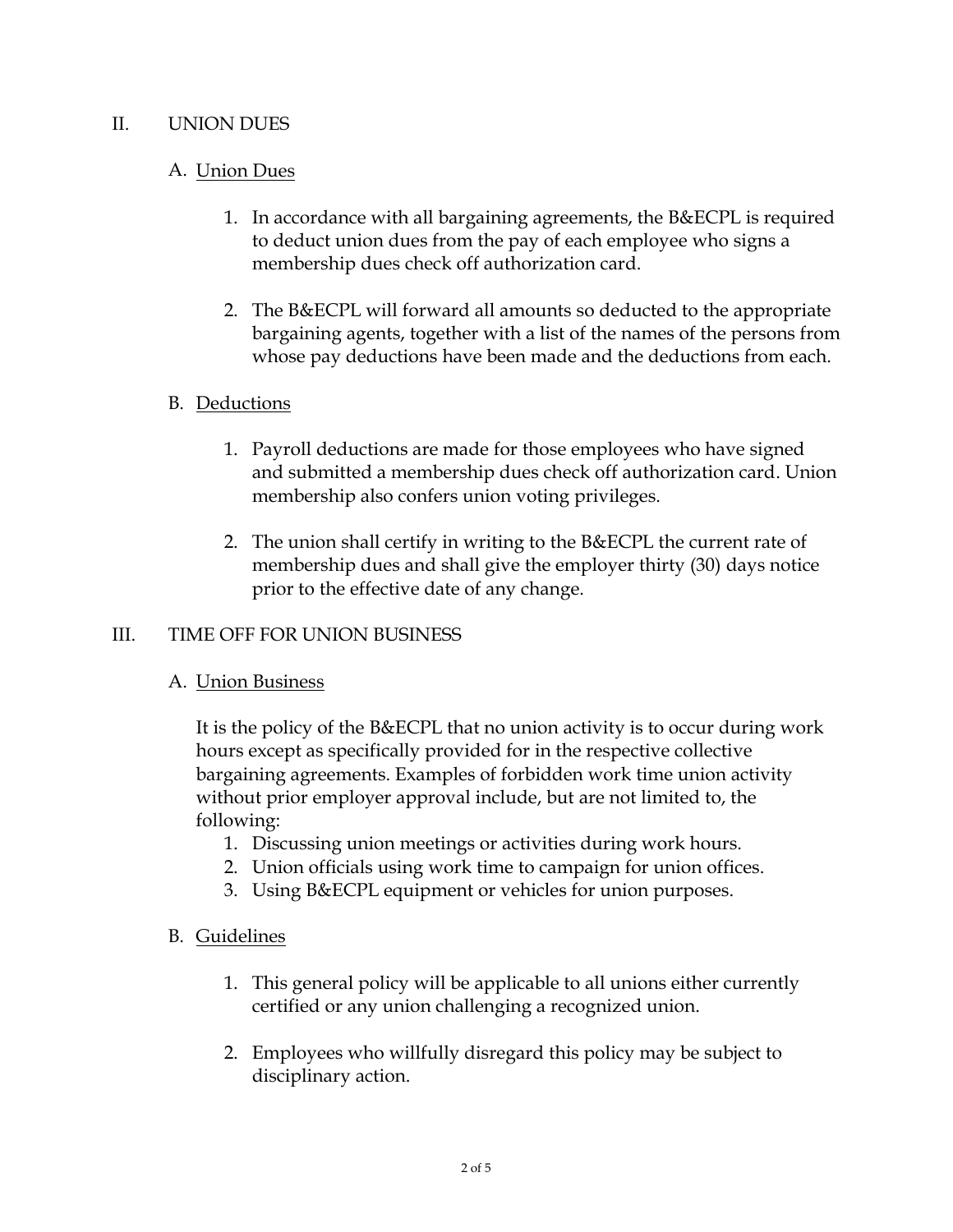- 3. Any union representative must give reasonable advance notice to their immediate supervisor when union business requires that they will be absent from their normal work station.
- 4. A union representative who wishes to contact a bargaining unit employee during working hours must first contact the employee's immediate supervisor to assure the availability of the employee at a mutually satisfactory time and place.
- 5. It is understood that all employees who are conducting union business in accordance with the following procedures will do so without loss of pay or benefits, or charge to accumulated leave time.

## C. Procedures

For specific information on procedures pertaining to time off for union business, please see the appropriate collective bargaining agreement.

# IV. MEETING SPACE/ACCESS TO PREMISES

The B&ECPL will accord to the recognized collective bargaining agents the privilege of using space in library buildings, without charge, for the purpose of holding meetings, subject to the provisions of the respective bargaining agreements and the guidelines below.

Rules regarding meeting space and access to library premises can be found in the collective bargaining agreements that cover library employees. All users must abide by the specific library's meeting room policies and make reservations accordingly. Directions for utilizing the LibCal Room Reservation system for room reservation at Central and Buffalo Branches can be found on the intranet.

### V. BULLETIN BOARDS

### A. Provision of Space

In accordance with collective bargaining agreements, the Buffalo & Erie County Public Library shall provide bulletin board space reserved exclusively for the employee organizations that have been certified as collective bargaining agents. All material that is posted on such boards must be signed by an officer of the bargaining agent and reviewed by the Assistant Deputy Director of Human Resources.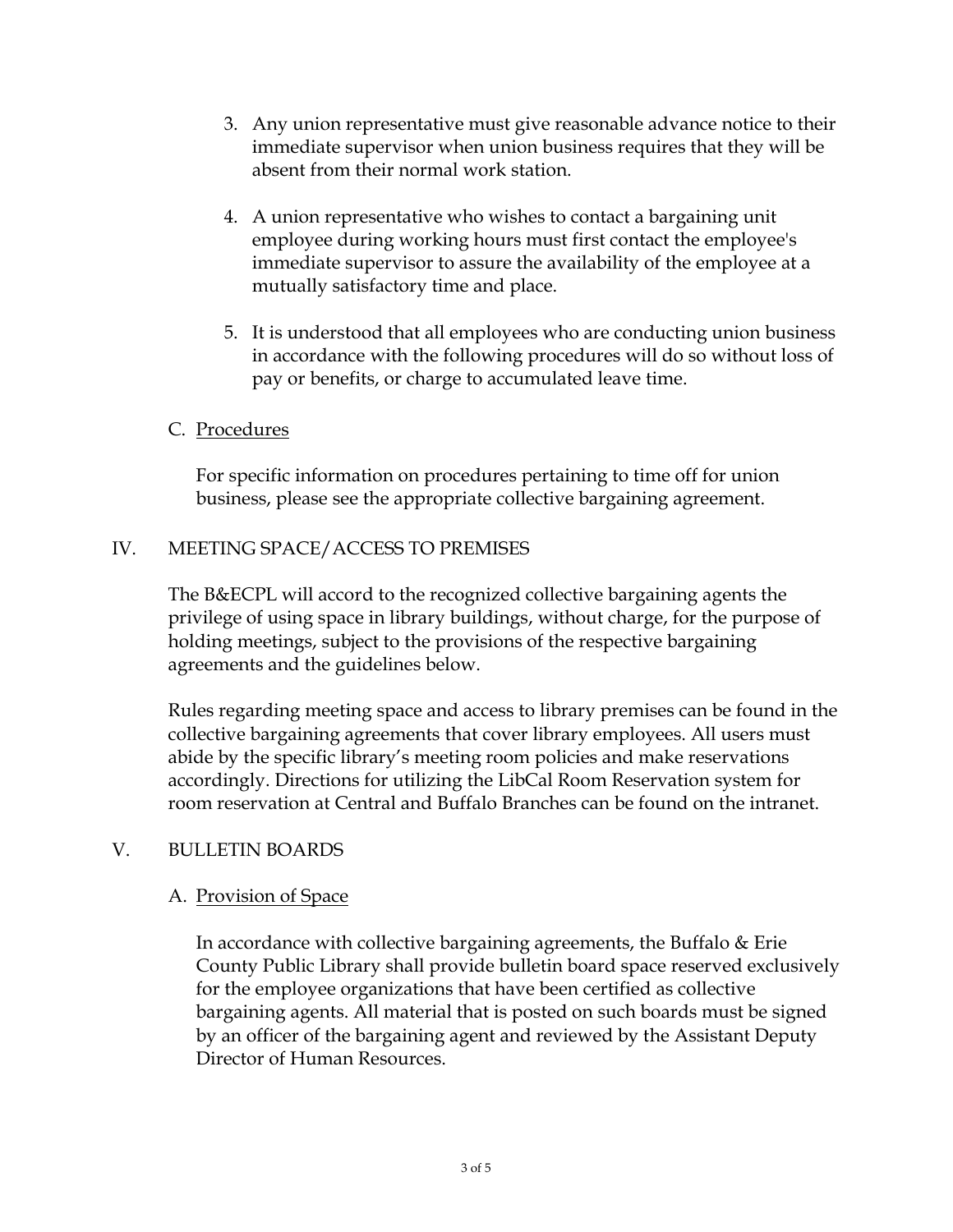# B. Guidelines

- 1. No material shall be posted that is profane or obscene, which is defamatory to the B&ECPL or its representatives, or which constitutes election campaign material for or against any person, organization, or faction thereof.
- 2. Any bulletin board space designated for the exclusive use of any bargaining agent will be clearly identified by a label, sign, or other device.
- 3. Where locked bulletin boards are provided, duplicate keys will be held by one (1) individual designated by the bargaining agent and the Assistant Deputy Director of Human Resources.
- 4. The B&ECPL has agreed to provide bulletin boards in accessible and suitable locations.
- 5. The B&ECPL retains ownership of all bulletin boards unless otherwise provided by contract.
- 6. It is suggested that any matter posted on any bulletin board be dated, and be removed when it is no longer timely.
- 7. Further information regarding bulletin boards may be found in collective bargaining agreements.

# VI. LABOR MANAGEMENT COMMITTEE

# A. Meetings

It is agreed that labor and management representatives will meet on a monthly basis or at other mutually satisfactory times to discuss predetermined work related issues. Such meetings are attended by the Assistant Deputy Director of Human Resources (or their designee), Union Unit President (or their designee), and any other department or union representative(s) as previously agreed to by both the Assistant Deputy Director and the Union Unit President. Total attendance will not exceed the number of representatives specified in bargaining agreements.

# B. Guidelines

1. Discussions at Labor-Management meetings are limited to topics that